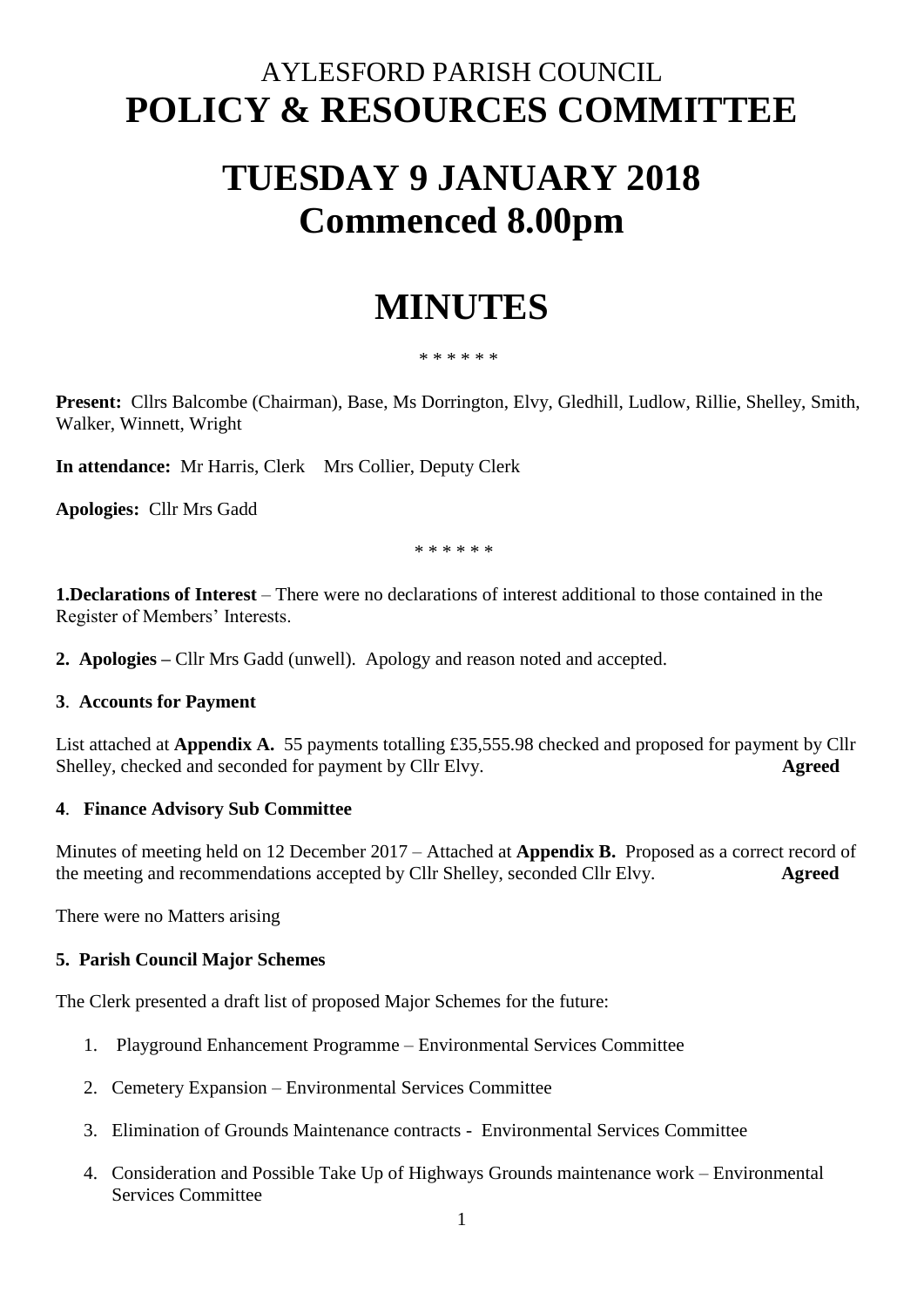- 5. Yoakley Land Environmental Services Committee
- 6. Neighbourhood Plan Planning Committee

These schemes were accepted as an appropriate way forward for the Parish Council and it was **agreed** that the Clerk should report back within the next  $6 - 9$  months to the appropriate committee on the detail of taking these schemes forward including any initial ideas relating to funding. It was also **agreed** that the P&R Committee should retain overall responsibility for the programme and receive regular updates on the progress of the schemes.

#### **6. 2018/2019 Budget and Precept**

The Clerk's report attached at **Appendix C** and detailed budget sheets attached at **Appendix D** to the bound copy of these minutes were discussed and considered.

**Precept** – It was proposed by Cllr Elvy, seconded Cllr Winnett that a precept increase for 2018/19 of 3.27% to £56.19 should be recommended to Full Council on 16 January 2018. **Agreed**

**Budget** – It was proposed by Cllr Balcombe, seconded Cllr Elvy that the detailed budget sheets for 2018/19 be recommended to Full Council on 16 January 2018. **Agreed**

### **7. Defibrillator – Aylesford Village**

The Clerk reported that following his presentation to P&R on 5 December 2017, Archie Mitchell has now raised the full amount of money required to purchase, install and maintain the village defibrillator and therefore the Clerk has authorised payment of the Parish Council grant (funded from councillor microgrant underspends). This was welcomed by Members.

- **8. Law and Order** No report to this meeting.
- **9**. **Rugby Club/Netball League** No report to this meeting.
- **10. Flood Defences –** No report to this meeting.

## **11. Council Vacancies**

Vacancies cleared for co-option. All advertised on website and local noticeboards.

3 Aylesford South 1 Eccles 1 Blue Bell Hill

#### **12. Parish Office**

#### 12.1 – **New flooring proposals and decorating**.

Vinyl flooring for entrance hall and maintenance staff areas - already authorised at a cost of £1477. Carpet for main office and Clerk's office – already authorised at a cost of £1102. Installation due in February 2018.

All rooms to be decorated (in-house) beforehand.